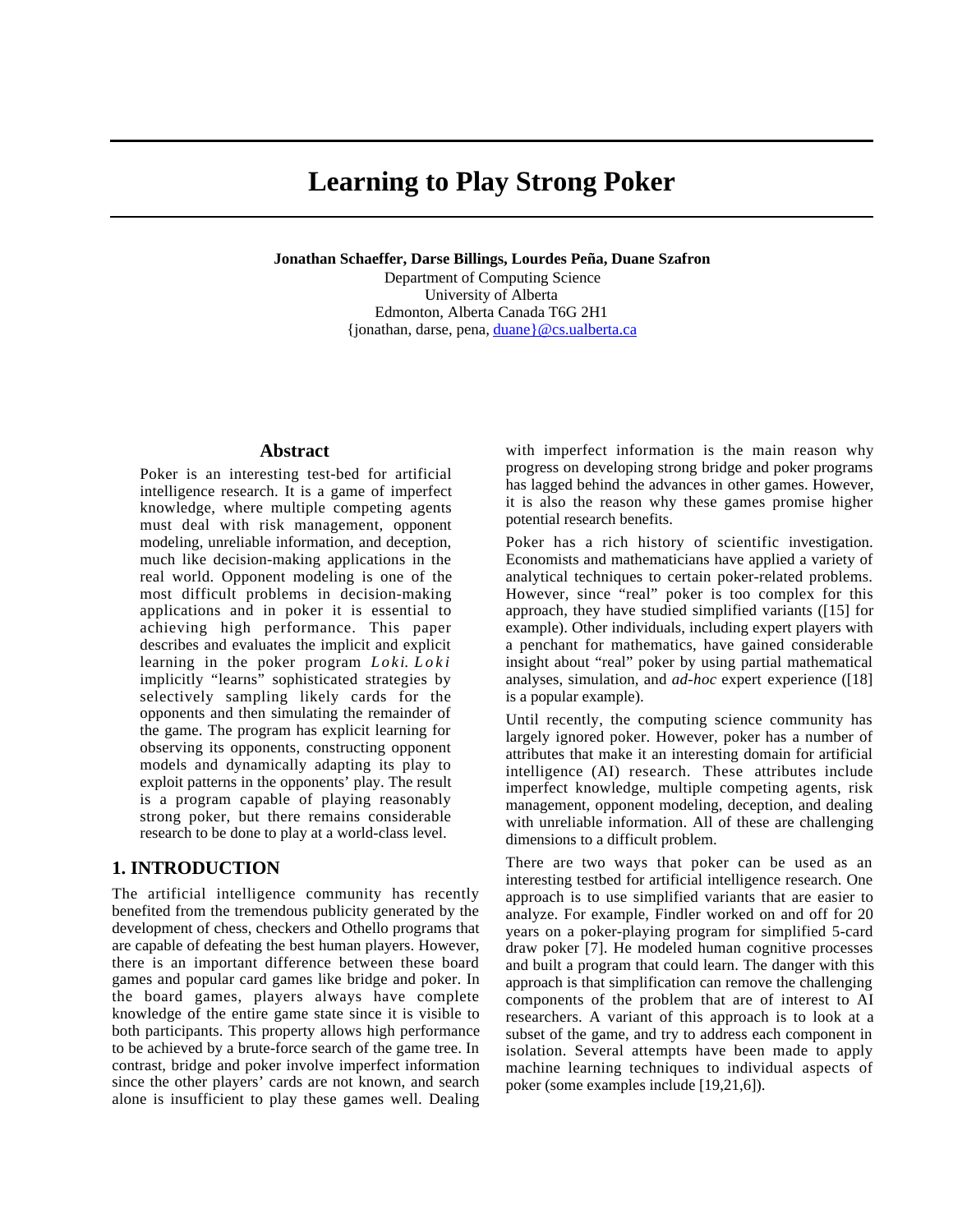The second approach, and the one that we advocate, is to tackle the entire problem: choose a real variant of poker and address all the considerations necessary to build a program that performs at a level comparable to that of the best human players. Clearly this is the most ambitious approach, but also the one that promises the most exciting research opportunities.

Recently, Koller and Pfeffer have been investigating poker from a theoretical point of view [13]. They present a new algorithm for finding optimal randomized strategies in two-player imperfect information competitive games. This is done in their *Gala* system, a tool for specifying and solving problems of imperfect information. Their system builds decision trees to find the optimal gametheoretic strategy. However the tree sizes prompted the authors to state that "...we are nowhere close to being able to solve huge games such as full-scale poker, and it is unlikely that we will ever be able to do so." In theory, their approach could be used to build an optimal poker player for a real variant of poker. In practice, it will require too many computational resources unless further improvements are discovered.

We are attempting to build a program that is capable of playing world-class poker. We have chosen to study the game of Texas Hold'em, the poker variation used to determine the world champion in the annual World Series of Poker. Hold'em is considered to be the most strategically complex poker variant that is widely played.

Our experiences with our first poker program, called *Loki,* were positive [1,14]. However, we quickly discovered two limitations to further performance gains:

- 1 The betting strategy—whether to fold, call, or raise in a given situation—was defined using expert knowledge. This became cumbersome, since it was awkward to define rules to cover all the possible scenarios. Furthermore, any static strategy is suspect. A successful strategy must depend on changing game conditions.
- 2 Initially, in games played over the Internet, *Loki* performed quite well. However, some opponents detected patterns and weaknesses in *Loki*'s play, and they altered their strategy to exploit them. An opponent can exploit any predictable strategy, both in theory and in practice. To be a strong poker player, one must model the opponent's play and adjust to it.

This paper describes and evaluates two types of learning in *Loki*. First, its knowledge-based betting strategy can be viewed as a static evaluation function. In two-player games, such as chess, the quality of the evaluation can be improved through search. In poker, imperfect information makes a search of the full game tree impractical. Instead, a simulation that samples from the set of likely scenarios can be used to enhance an evaluation. We found that a simple evaluation function augmented by search can uncover sophisticated strategies, as has been observed in perfect-information games. In other words, search compensates for a lack of knowledge. In effect, *Loki* uses simulations to implicitly learn advanced strategies.

Second, *Loki* observes and records the actions of each opponent and uses this information to build a simple model of their play. This model is used to predict each opponent's hidden cards. The program adapts to the style of each opponent and exploits any predictable actions.

We have experimentally assessed each of these styles of learning, both in the laboratory and in play with human opponents. To the best of our knowledge, *Loki* is the first successful demonstration of using real-time learning to improve performance in a high-performance gameplaying program.

This paper describes our previous work on *Loki* [1,2,3,4,14] and outlines some of the future directions we are pursuing. Section 2 provides an overview of Texas Hold'em. Section 3 identifies the minimal set of requirements necessary to achieve world-class play. *Loki*'s architecture is described in Section 4. Section 5 discusses the implicit learning used in the betting strategy, while Section 6 addresses the explicit opponent modeling. The performance of the program is assessed in Section 7. Section 8 identifies future work, and Section 9 provides some conclusions.

## **2. TEXAS HOLD'EM**

A hand of Texas Hold'em begins with the *pre-flop*, where each player is dealt two *hole cards* face down, followed by the first round of betting. Three community cards are then dealt face up on the table, called the *flop*, and the second round of betting occurs. On the *turn*, a fourth community card is dealt face up and another round of betting ensues. Finally, on the *river*, a fifth community card is dealt face up and the final round of betting occurs. All players still in the game reveal their two hole cards for the *showdown*. The best five-card poker hand formed from the two hole cards and the five community cards wins the pot. If a tie occurs, the pot is split. Texas Hold'em is typically played with 8 to 10 players.

Limit Texas Hold'em uses a structured betting system, where the order and amount of betting is strictly controlled on each betting round.<sup>1</sup> There are two denominations of bets, called the small bet and the big bet (\$2 and \$4 in this paper). In the first two betting rounds, all bets and raises are \$2, while in the last two rounds, they are \$4. In general, when it is a player's turn to act, one of five betting options is available: fold, call/check, or raise/bet. There is normally a maximum of three raises allowed per betting round. The betting option rotates clockwise until each player has matched the current bet or folded. If there is only one player remaining (all others having folded) that player is the winner and is awarded the pot without having to reveal their cards.

 1 In No-limit Texas Hold'em, there are no restrictions on bet sizes.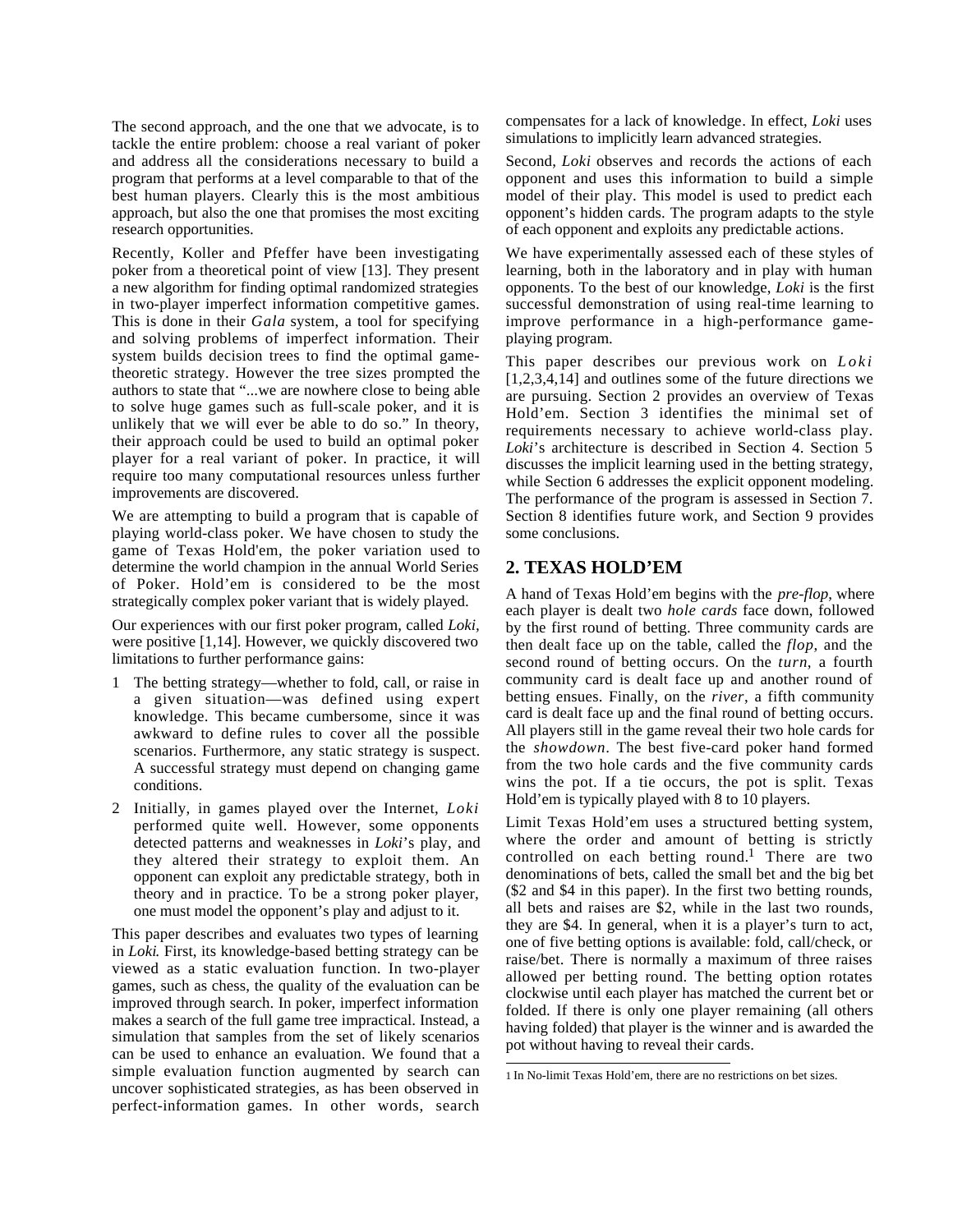## **3. REQUIREMENTS FOR A WORLD-CLASS POKER PLAYER**

We have identified several key components that address some of the required activities of a strong poker player. However, these components are not independent. They must be continually refined as new capabilities are added to the program.

**Hand strength** assesses the strength of a hand in relation to the other hands. The simplest hand strength computation is a function of the cards in the hand and the current community cards. A better hand strength computation takes into account the number of players still in the game, the position of the player at the table, and the history of betting for the current game. An even more accurate calculation considers the probabilities for each possible opponent hand, based on the likelihood of each hand being played to the current point in the game.

**Hand potential** computes the probability that a hand will improve to win, or that a leading hand will lose, as additional community cards appear. For example, a hand that contains four cards in the same suit may have a low hand strength, but has good potential to win with a flush as more community cards are dealt. Conversely, a hand with a high pair could decrease in strength and lose to a flush as many cards of a common suit appear on the board. At a minimum, hand potential is a function of the cards in the hand and the current community cards. However, a better calculation could use all of the additional factors described in the hand strength computation.

**Betting strategy** determines whether to fold, call/check, or bet/raise in any given situation. A minimum strategy is based on hand strength. Refinements consider hand potential, pot odds (your winning chances compared to the expected return from the pot), bluffing, opponent modeling and trying to play unpredictably.

**Bluffing** allows you to make a profit from weak hands,<sup>2</sup> and can be used to create a false impression about your play to improve the profitability of subsequent hands. Bluffing is essential for successful play. Game theory can be used to compute a theoretically optimal bluffing frequency in certain situations. A minimal bluffing system merely bluffs this percentage of hands indiscriminately. In practice, you should also consider other factors (such as hand potential) and be able to predict the probability that your opponent will fold in order to identify profitable bluffing opportunities.

**Unpredictability** makes it difficult for opponents to form an accurate model of your strategy. By varying your playing strategy over time, opponents may be induced to make mistakes based on an incorrect model.

**Opponent modeling** allows you to determine a likely probability distribution for your opponent's hidden cards.

 $\overline{a}$ 

A minimal opponent model might use a single model for all opponents in a given hand. Opponent modeling may be improved by modifying those probabilities based on the collected statistics and betting history of each opponent.

There are several other identifiable characteristics that may not be necessary to play reasonably strong poker, but may eventually be required for world-class play.

Opponent modeling is integral to successful poker play. Koller and Pfeffer have proposed a system for constructing a game-theoretic optimal player [13]. However, it is important to differentiate an *optimal* strategy from a *maximizing* strategy. The optimal player makes its decisions based on game-theoretic probabilities, without regard to specific context. The maximizing player takes into account the opponent's sub-optimal tendencies and adjusts its play to exploit these weaknesses.

In poker, a player that detects and adjusts to opponent weaknesses will win more than a player who does not. For example, against a strong conservative player, it would be correct to fold the probable second-best hand. However, against a weaker player who bluffs too much, it would be an error to fold that same hand. In real poker it is very common for opponents to play sub-optimally. A player who fails to detect and exploit these weaknesses will not win as much as a better player who does. Thus, a maximizing program will out-perform an optimal program against sub-optimal players.

Although a game-theoretic optimal solution for Hold'em would be interesting and provide a good baseline for comparing program (and human) performance, it would in no way "solve the game." To produce a world-class poker program, strong opponent modeling is essential.

# **4.** *LOKI***'S ARCHITECTURE**

This section gives a brief overview of the important components of *Loki*'s architecture [4]. Figure 1 illustrates how these components interact. In the diagram, rectangles are major components, rounded rectangles are major data structures, and ovals are actions. The data follows the arrows between components. An annotated arrow indicates how many times data moves between the components for each of our betting actions.

The architecture revolves around generating and using *probability triples*. It is an ordered triple of values, PT =  $[f, c, r]$ , such that  $f + c + r = 1.0$ , representing the probability distribution that the next betting action in a given context should be a fold, call, or raise, respectively. The Triple Generator contains our poker knowledge, and is analogous to an evaluation function in two-player games. The Triple Generator calls the Hand Evaluator to evaluate any two-card hand in the current context. It uses the resulting hand value, the current game state, and expert-defined betting rules to compute the triple. To evaluate a hand, the Hand Evaluator enumerates over all possible opponent hands and counts how many of them would win, lose or tie the given hand.

<sup>2</sup> Other forms of deception (such as calling with a strong hand) are not considered here.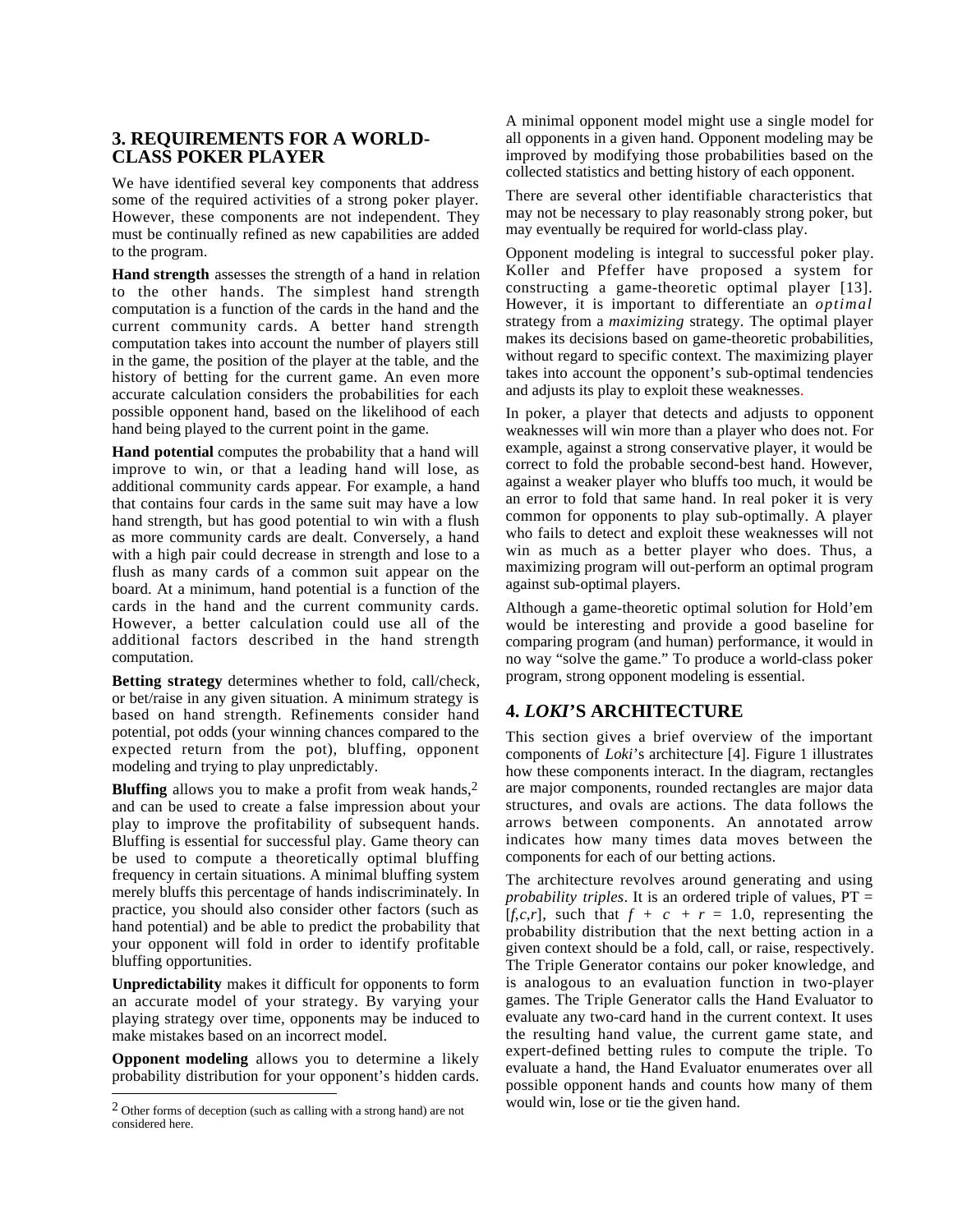Each time it is *Loki*'s turn to bet, the Action Selector uses a single probability triple to decide what action to take. For example, if the triple [0.0,0.8,0.2] were generated, then the Action Selector would never fold, call 80% of the time and raise 20% of the time. A random number is generated to select one of these actions so that the program varies its play, even in identical situations. Although this is analogous to a *mixed strategy* in game theory, the probability triple implicitly contains contextual information.

After the flop, the probability for each possible opponent hand is different. For example, the probability that Ace-Ace hole cards are held is much higher than the cards 7-2, since most players will fold 7-2 before the flop. There is a weight table for each opponent. Each weight table contains one value for each possible two-card hand that the opponent could hold. The value is the probability that the hand would be played exactly as that opponent has played so far. For example, assume that an opponent called before the flop. The updated probability value for the hand 7-2 might be 2% since it normally should be folded. Similarly the probability of Ace-King might be 60% since it would seldom be folded before the flop, but is often raised. After an opponent action, the Opponent Modeler updates the Weight Table for that opponent in a process called *re-weighting*. The value for each hand is increased or decreased to be consistent with the opponent's action. The Hand Evaluator uses the Weight Table in assessing the strength of each possible hand, and these values are in turn used to update the Weight Table after each opponent action. The absolute values of these probabilities are of little consequence, since only the relative weights affect the later calculations. The details are discussed in Section 6.



Figure 1. The architecture of *Loki*.

Probability triples are used in three places in *Loki*. The Action Selector uses a probability triple to decide on a course of action (fold, call, raise) as previously described. The Simulator uses probability triples to choose actions for simulated opponent hands (see Section 5). The Opponent Modeler uses an array of probability triples to update the model of each opponent (see Section 6).

An important advantage of the probability triple representation is that imperfect information is restricted to the Triple Generator and does not affect the rest of the program. This is similar to the way that alpha-beta search restricts knowledge to the evaluation function. The probability triple framework allows the "messy" elements of the program to be amalgamated into one component, which can then be treated as a "black box" by the rest of the system. Thus, aspects like game-specific information, complex expert-defined rule systems, and knowledge of human behavior are all isolated from the engine that uses this input.

## **5. IMPLICIT LEARNING**

*Loki*'s original Action Selector component consisted of expert-defined rules that used hand strength, hand potential, game conditions, and probabilities to decide on an action. A professional poker player defined the system as a first approximation of the return on investment for each betting decision. As other aspects of *Loki* improved, this simplistic betting strategy became the limiting factor to the playing strength of the program. Unfortunately, any rule-based system is inherently rigid, and even simple changes were difficult to implement and verify for correctness. A more flexible, computation-based approach was needed.

In effect, a knowledge-based betting strategy is equivalent to a static evaluation function. Given the current state of the game and the hole cards, it attempts to determine the action that yields the best result. If we use deterministic perfect information games as a model, the obvious extension is to add search to the evaluation function. While this is easy to achieve in a perfect-information game such as chess (consider all possible moves as deeply as resources permit), the same approach is not feasible for real imperfect information games because there are too many possibilities to consider [13].

Having an expert identify all the betting rules necessary to play world-class poker is time consuming and difficult. Decisions must be based on context, within a game and between games. Covering all eventualities is not practical. In such a system, the expert does the learning, transferring his knowledge into new or modified rules. We prefer a dynamic computation-based approach, where the program does the learning as it plays.

*Loki*'s improved betting strategy consists of playing out many likely scenarios to determine how much money each decision will win or lose. Every time it faces a decision, *Loki* invokes the Simulator to get an estimate of the *expected value* (EV) of each betting action (see the dashed box in Figure 1 with the Simulator replacing the Action Selector). A simulation consists of playing out the hand a specified number of times, from the current state of the game through to the end. Folding is considered to have a zero EV, because we do not make any future profit or loss. Each trial is played out twice—once to consider the consequences of a check/call and once to consider a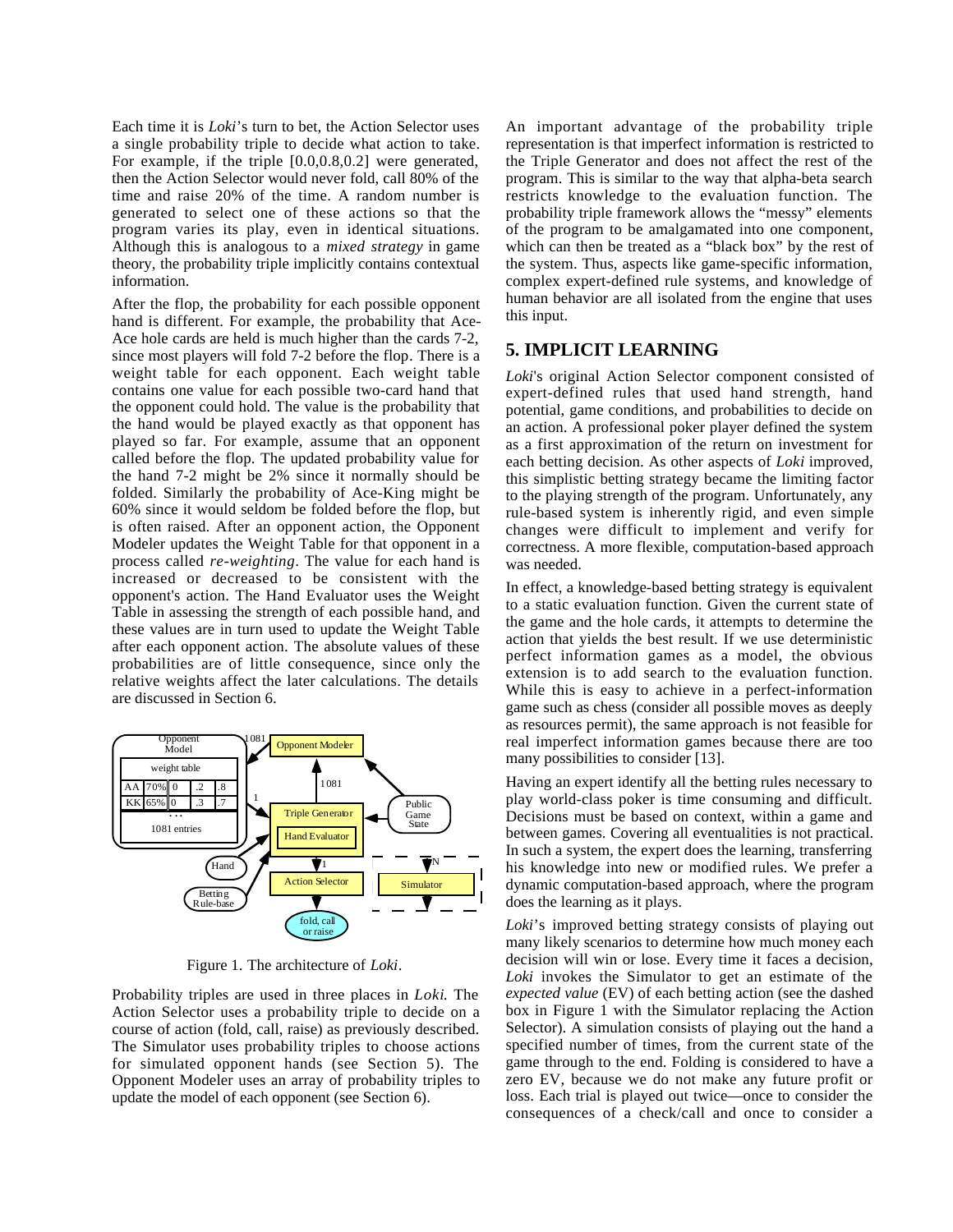bet/raise. In each trial, cards are dealt to each opponent (based on the probabilities maintained in the Weight Table), the resulting game is simulated to the end, and the amount of money won or lost is determined. Probability triples are used to simulate the actions of the opponents based on the two cards they are assigned for that trial. The average over all of the trials is taken as the EV of each action. In the current implementation we simply choose the action with the greatest expectation, folding if both expectations are negative. If two actions have the same expectation, we opt for the most aggressive one (call over fold and raise over call). To increase the programs unpredictability, we can randomize the selection of betting actions whose EVs are close in value.

Enumerating all possible opponent hands and future community cards is analogous to exhaustive game tree search and is impractical for poker. However, simulation is analogous to a selective expansion of some branches of a game tree. To get a good approximation of the expected value of each betting action, one must have a preference for expanding and evaluating the nodes that are most likely to occur. To obtain a correctly weighted average, all of the possibilities must be considered in proportion to the underlying probability distribution of the opponent hands and future community cards. The distribution of future community cards is uniform across unseen cards, but the probable opponent hands are not! We use *selective sampling* to select the most probable hands for each opponent.

When simulating a hand, we have specific information that can be used to bias the selection of cards. For example, a player who has been raising is more likely to have a strong hand than a player who has just called every bet. For each opponent, *Loki* maintains a probability distribution over the entire set of possible hands (the Weight Table), and the random generation of each opponent's hole cards is based on those probabilities. Thus, we are biasing our selection of hole cards for the opponent to the ones that are most likely to occur.

At each node in the decision tree, a player must choose between one of three alternatives. Since the choice is strongly correlated to the quality of the cards that they have, we can use the Triple Generator to compute the likelihood that the player will fold, check/call, or bet/raise in each instance. The player's action is then randomly selected based on the probability distribution, and the simulation proceeds. As shown in Figure 1, the Simulator calls the TripleGenerator to obtain each of our betting actions and each of our opponent actions. Where two actions are equally viable, the resulting EVs should be nearly equal, so there is little consequence if the "wrong" action is chosen.

It should be obvious that the simulation approach must be better than the static approach, since it essentially uses a selective search to augment and refine a static evaluation function. Barring a serious misconception (or bad luck on a limited sample size), playing out relevant scenarios will

improve the default values obtained by heuristics, resulting in a more accurate estimate.

As seen in other search domains, the search itself contains implicit knowledge. A simulation contains inherent information that improves the basic evaluation. For example, a simulation contains implicit knowledge such as:

- hand strength (fraction of trials where our hand is better than the one assigned to the opponent),
- hand potential (fraction of trials where our hand improves to the best, or is overtaken), and
- subtle implications not addressed in the simplistic betting strategy (e.g. "implied odds"—extra bets won after a successful draw).

It also allows complex strategies to be *uncovered without providing additional expert knowledge*. For example, simulations can result in the emergence of advanced betting tactics like a check-raise, even if the basic strategy without simulation is incapable of this play.

At the heart of the simulation is an evaluation function. The better the quality of the evaluation function, the better the simulation results will be. One of the interesting results of work on alpha-beta has been that even a simple evaluation function can result in a powerful program. We see a similar situation in poker. The implicit knowledge contained in the search improves the basic evaluation, magnifying the quality of the search. As with alpha-beta, there are tradeoffs to be made. A more sophisticated evaluation function can reduce the size of the tree, at the cost of more time spent on each node. In simulation analysis, we can improve the accuracy of each trial, but at the expense of the total number of trials performed in realtime.

Variations of selective sampling have been used in other games, including Scrabble [17], backgammon [20], and bridge [9]. Selective sampling is similar to the idea of likelihood weighting in stochastic simulation [8,16]. In our case, the goal is different because we need to differentiate between EVs (for call/check, bet/raise) instead of counting events. Also, poker complicates matters by imposing tight real-time constraints (typically a maximum of two seconds). This forces us to maximize the information gained from a limited number of samples. Further, the problem of handling unlikely events (which is a concern for any sampling-based result) is smoothly handled by our re-weighting system (Section 6), allowing *Loki* to dynamically adjust the likelihood of an event based on observed actions. An unlikely event with a big payoff figures naturally into the EV calculations.

#### **6. EXPLICIT LEARNING**

In strategic games like chess, the performance loss by ignoring opponent modeling is small, and hence it is usually ignored (although it has been studied [5,11,12]). In contrast, not only does opponent modeling have tremendous value in poker, it can be the distinguishing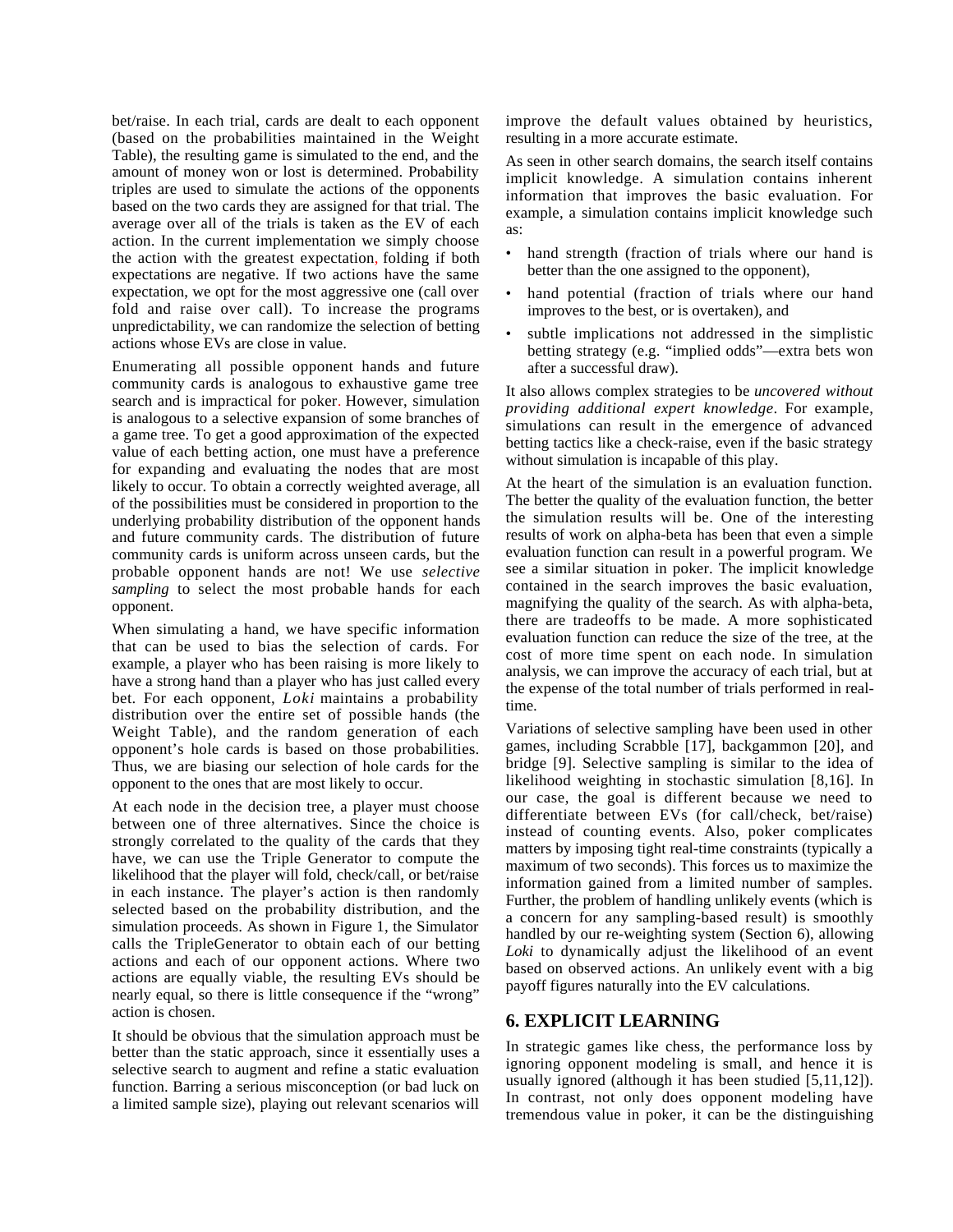feature between players at different skill levels. If a set of players all have a comparable knowledge of poker fundamentals, the ability to alter decisions based on an accurate model of the opponent may have a greater impact on success than any other strategic principle.

To assess a hand, the Hand Evaluator compares those cards against all possible opponent holdings. Naively, one could treat all opponent hands as equally likely, however this skews the hand evaluations compared to more realistic assumptions. Many weak hands are likely to have been folded before the flop, making them less likely to be held later in the hand. Similarly, a hand made strong by the turn and river cards may have been folded on the flop. Therefore, for each starting hand, we need to define a probability that our opponent would have played that hand in the observed manner. We call the probabilities for each of these (52 choose 2) = 1,326 subcases *weights* since they act as multipliers in the enumeration computations.<sup>3</sup>

The use of these weights is the first step toward opponent modeling since we are changing our computations based on the relative probabilities our opponent's possible hole cards. The simplest approach to determining these weights is to treat all opponents the same, calculating a single set of weights to reflect "reasonable" behavior, and use them for all opponents. An initial set of weights was determined by ranking the starting hands (as determined by off-line simulations) and assigning a probability commensurate with the average return on investment of each hand. These results closely approximate the ranking of hands by strong players [18].

In *Loki*, the Opponent Modeler uses probability triples to update the Weight Table after each opponent action. To accomplish this, the Triple Generator is called for each possible two-card hand. It then multiplies each weight in the Weight Table by the entry in the probability triple that corresponds to the opponent's action. For example, suppose the previous weight for Ace-Ace is 0.7 (meaning that *if* it has been dealt, there is a 70% chance the opponent would have played it in exactly the manner observed so far), and the opponent now calls. If the probability triple for the current context is [0.0, 0.2, 0.8], then the updated weight for this case would be  $0.7 \times 0.2 =$ 0.14. The relative likelihood of the opponent holding Ace-Ace has *decreased* to 14% because they did not raise.

The call value of 0.2 reflects the possibility that this particular opponent might deliberately try to mislead us by calling instead of raising. Using a probability distribution allows us to account for uncertainty in our beliefs. This process of updating the weight table is repeated for each entry.

The above corresponds to what we call *Generic Opponent Modeling (GOM).* Each hand is viewed in isolation and all opponents are treated as the same player. Each player's Weight Table is initially identical, and gets modified based on their betting action. Although rather simplistic,

 $\overline{a}$ 

this model is quite powerful in that it does a good job of skewing the hand evaluations to take into account the most likely opponent holdings.

Obviously, treating all opponents the same is clearly wrong. Each player has a different style, ranging from *loose* (plays most hands beyond the flop) to *tight* (usually plays the few hands that have a very high probability of winning), and from aggressive to conservative. Knowing the style of the opponents allows a player to adjust their betting decisions. For example, if a perceived tight player is betting aggressively, there is a good chance that they have a strong hand. A loose player will play many marginal hands or may bluff a lot. This is useful information and may allow you to fold a strong hand or call with a weak one when it is correct to do so. In general, a bet made by a loose or aggressive player should not be taken as seriously as one made by a tight or conservative player.

*Specific Opponent Modeling (SOM)* customizes the probability triple function to represent the playing style of each opponent. For a given game, the reweighting factor applied to the entries of the Weight table is adjusted by betting frequency statistics gathered on that opponent from previous hands. This results in a shift of the assumed call and raise thresholds for each player. In the case of a tight player, the call and raise thresholds will increase, indicating fewer hands that are likely to be played. Conversely, a loose player's thresholds will be lowered. During each round of a game, the history of previous actions by the opponent is used to influence the probability triple generated for that opponent.

In competitive poker, opponent modeling is much more complex than portrayed here. For example, players can act to mislead their opponents into constructing an erroneous model. Early in a session a strong poker player may try to create the impression of being very conservative, only to exploit that image later in that session when the opponents are using an incorrect opponent model. A strong player has to adapt their model to the opponents varying their playing style.

## **7. EXPERIMENTS**

Self-play experiments offer a convenient method for the comparison of two or more versions of the program. Our experiments use a duplicate tournament system, based on the same principle as duplicate bridge. Since each hand can be played with no memory of preceding hands, it is possible to replay the same deal, but with the participants holding a different set of hole cards each time. Our tournament system simulates a ten-player game, where each deal is replayed ten times, shuffling the seating arrangement so that every participant has the opportunity to play each set of hole cards once. This arrangement greatly reduces the "luck element" of the game, since each player will have the same number of good and bad hands. The differences in the performance of players will therefore be based more strongly on the quality of the

<sup>3</sup> The probability that an opponent holds a particular hand is the weight of that subcase divided by the sum of the weights for all the subcases.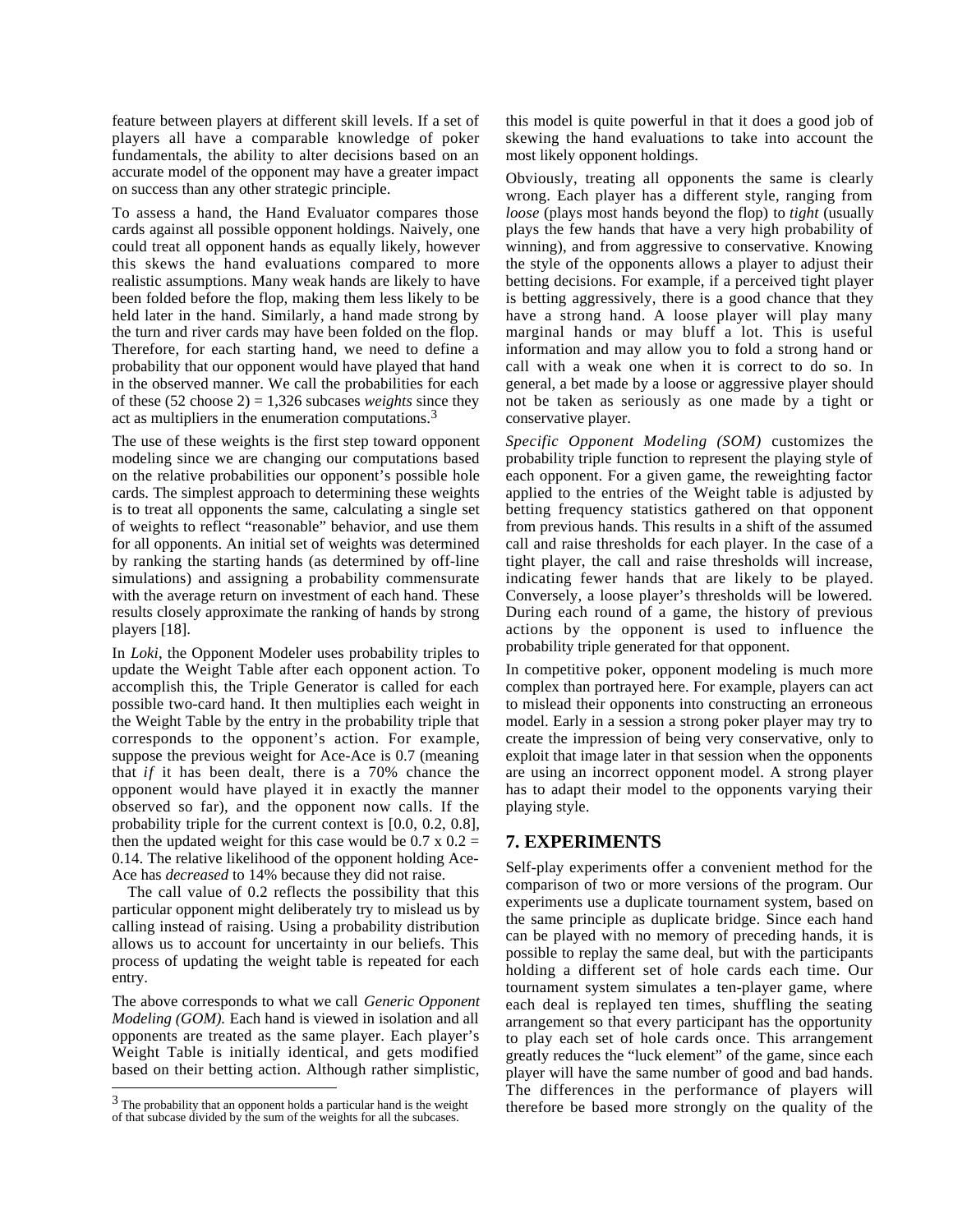decisions made in each situation. This reduction in natural variance allows meaningful results to be obtained with a smaller number of trials than in a typical game setting. Nevertheless, it is important to not over-interpret the results of one experiment.

Experiments have been performed with *Loki* to measure the performance of generic opponent modeling (GOM), simulation (S), and both combined (GOM+S). The results were obtained by playing a self-play tournament containing two enhanced versions of *Loki* against 8 unenhanced versions. A tournament consisted of 2,500 different deals (*i.e*. 25,000 games). Each simulation consisted of 500 trials, since the results obtained after 500 trials were reasonably stable.<sup>4</sup>

The metric used to measure program performance is the average number of small bets won per hand (sb/hand), a metric that is sometimes used by human players. For example, in a game of \$10/\$20 Hold'em, an improvement of +0.10 sb/hand translates into an extra \$30 per hour (based on 30 hands per hour). Anything above  $+0.05$ small bets per hand is considered a large improvement. In play on an Internet poker server against human opponents, *Loki* has consistently performed at or above the +0.05 sb/hand level.

The experiments showed that GOM improved performance by  $0.031 \pm 0.019$  sb/hand, simulations improved by  $0.093 \pm 0.04$  sb/hand, and the combination was worth  $0.095 \pm 0.045$  sb/hand (note that these are newer numbers than those appearing in [2,3,4]). The results reported here may be slightly misleading since each experiment used two similar programs. As has been shown in chess, one has to be careful about interpreting the results of these types of experiments.

GOM is a significant gain as expected. Given that all players in the tournaments were variants of *Loki*, the wide variety of play that is seen in human play is missing. Hence, GOM may be of greater benefit against typical human opponents. Simulations, on the other hand, are a huge win in self-play experiments against non-simulation opponents. As expected, they have a naturally occurring higher variance. The use of simulations represents a large improvement in the quality and variety of the betting strategies employed by *Loki* (or, possibly, overcome a serious weakness in the older version of the program). Whereas our initial knowledge-based betting strategy routine [1,14] was limited by the amount of knowledge we could code and tune, the simulation-based approach has no such restrictions. The simulations implicitly enable advanced betting strategies, with a degree of unpredictability that makes it harder for the opponents to model *Loki*.

Note that although each feature is a win by itself, the combination is not necessarily additive because there may

 $\overline{a}$ 

be some interdependence between GOM and simulations (i.e. both ideas may exploit the same weaknesses). As well, the magnitude of the simulation improvement is such that it hides the effects of combining it with GOM. The larger the winning margin, the smaller the opportunity there is for demonstrating further improvement against the same opposition.

Each set of improvements reported over the past two years were measured against the previous strongest versions of *Loki*. As a result, the magnitude of the change may be dampened over time, simply because it is being tested against generally stronger opposition. For example, if you have three generations of poker-playing programs (A, B, and C) with B defeating A by 0.1 sb/hand and C is better than B by 0.1 sb/hand, it does not follow that C will be .2 sb/hand better than A.

Specific opponent modeling (SOM) is harder to measure, due in part to the nature of our self-play experiments. In previous work we demonstrated improvements for both GOM and SOM against a static default model [2]. However, since that time *Loki* has improved significantly (for example, with improved reweighting and simulations). A consequence is that our simplistic SOM model has not yet added significantly to the performance of the stronger version of *Loki*. Improving SOM is our current focus, and some of the ideas we are pursuing are discussed in the next section.

*Loki* has been tested in more realistic games against human opposition. For this purpose, the program participates in an on-line poker game, running on the Internet Relay Chat (IRC). Human players connect to IRC and participate in games conducted by dedicated server programs. No real money is at stake, but bankroll statistics on each player are maintained. The new versions of *Loki* using GOM and simulations win consistently when playing on the IRC server. Although there is a high level of variance in this environment, there is strong evidence that GOM is a major advance in the program's playing strength against human opposition (as opposed to the selfplay experiments where the advantage was not as significant). The performance of the program depends strongly on which players happen to be playing, and on IRC it ranges from novices to professional players. Consequently, it is dangerous to quantify the results of our recent improvements to *Loki*.

## **8. ONGOING RESEARCH**

The work reported here is our first experience with a betting strategy based on simulations and opponent modeling. Each area has numerous opportunities for improvement, some of which are currently being addressed. Indeed, the poker project is rich in research opportunities. There is no shortage of good ideas to investigate; only a shortage of time and resources.

For the simulations, the major problem is variance (standard deviation) in the results. We have identified several ways in which the experiments could be conducted

<sup>4</sup> The average absolute difference in expected value in increasing from 500 to 2,000 trials was small and seldom resulted in a significant change to an assessment. The difference between 100 trials and 500 trials was much more significant; the variance with 100 trials was too high.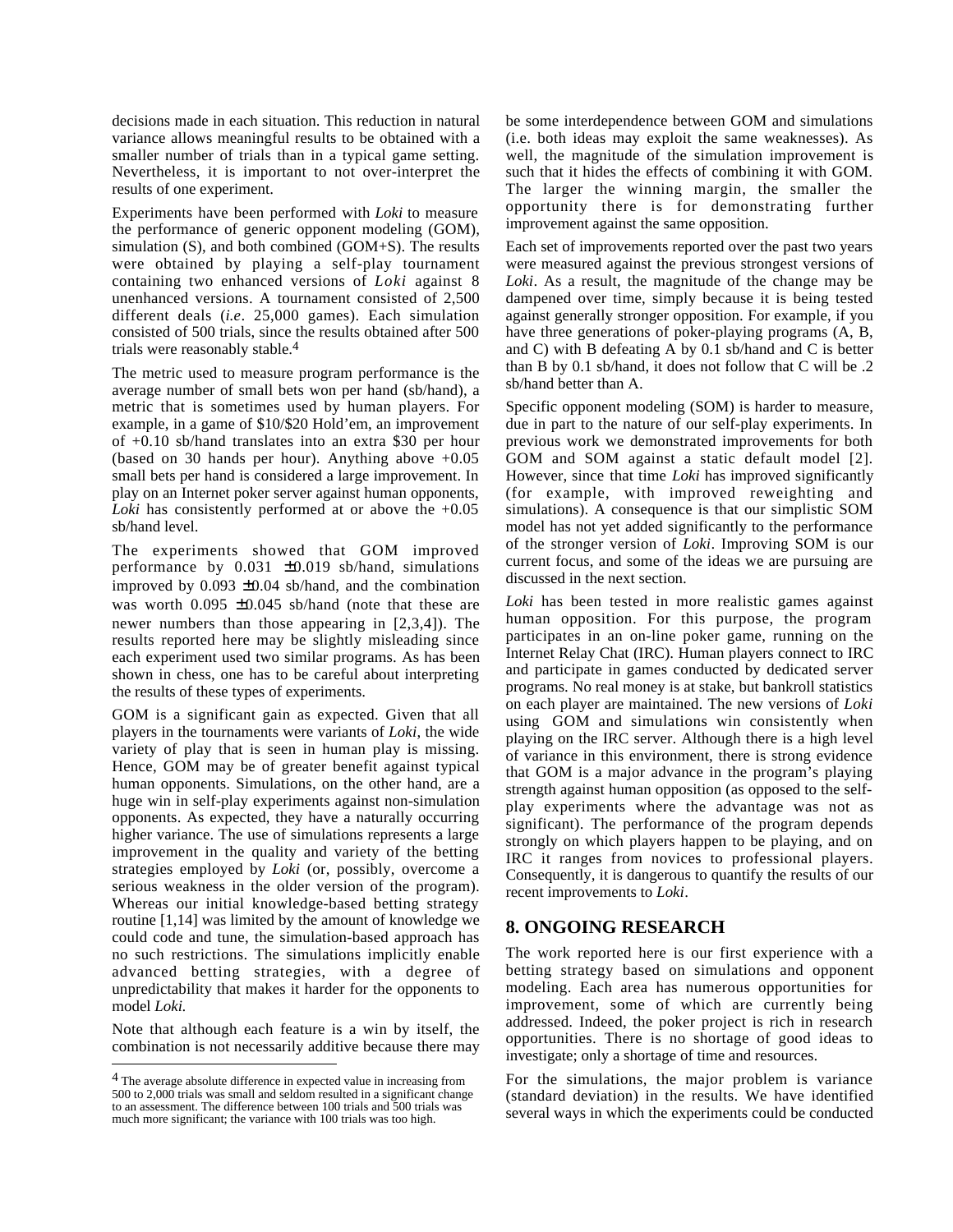with less noise. Nevertheless, even with these enhancements, we expect the variance to still be high. Faster machines and parallel computations might be helpful since this will result in a larger sample of simulation data points. However, this has diminishing returns and our experiments suggest that beyond a critical minimum number of simulation data points (in the 100- 500 range) the benefits may be small.

There are tradeoffs in doing the simulations. Currently, each data point contains a small amount of information about the expected value. Given the simplicity of the calculation, one can acquire numerous data points. Alternatively, one could do fewer simulations, but have each return a more accurate value. The quantity versus quality trade-off needs to be explored in more detail.

For the game of bridge, simulations have successfully allowed computers to play hands at a world-class level (GIB [9]). Nevertheless, limitations in the simulationbased approach and the high variance have prompted the author of GIB, Matt Ginsberg, to look at other solutions (including building the entire search tree) [10]. We too may have to look for new approaches to overcome the limits of simulations.

In the area of opponent modeling, there are numerous avenues that can be explored. One serious limitation of our current work that needs to be address is the resistance to change that is built into our system. Our opponent modeling works well in some cases because most of the opponents have a fixed style that does not vary over time (certainly the computer opponents that we use in our selfplay experiments have this property). However, it does not necessarily follow that opponent modeling will be as successful in games against human players as it is in the closed experiments. Humans are also very good at opponent modeling, and can be much less predictable than the players in our experiments. We have not yet investigated making our opponent models quickly responsive to perceived changes in an opponent's style. For a strong human player, a single data point is often sufficient for them to set or alter their model of an opponent. Our models are far too slow to adapt. This must change!

A sampling of some of the ideas being investigated include:

- Use the simulations to refine the opponent modeling. Having done a simulation, record the expected reaction for each opponent. If their actions frequently differ from what is predicted, then *Loki* can adjust its opponent model.
- With opponent modeling, it is easy to gather lots of data. The problem is filtering it and attaching the appropriate importance to it. Without this, our modeling will be too slow to react, or base its decisions on irrelevant information. We are investigating condensing the data into simpler metrics that may be better predictors of an opponent's style and future behavior. For example, measuring the

amount of money that a player invests per game may be a good predictor of loose/tight play.

- Previous specific opponent modeling was hampered by the crude method used for collecting and applying observed statistics. Much of the relevant context was ignored for simplicity, such as combinations of actions within the same betting round. A more sophisticated method for observing and utilizing opponent behavior would allow for a more flexible and accurate opponent model. For example, we are currently experimenting with modifying our model based on sequences of opponent's actions. A check followed by a raise (typically a show of strength) has more meaning than looking at these two actions in isolation.
- Loki does not currently use showdown information. The cards seen at the showdown reveal clues about how that opponent perceived each decision during the hand. These hindsight observations can be used to adaptively measure important characteristics like aggressiveness, bluffing frequency, predictability, affinity for draws, and so forth.
- We have yet to fully explore the variety of techniques available in the literature for learning in a noisy domain where one must make inferences based on limited data.

## **9. CONCLUSIONS**

To master the game of poker, one must be adaptive. Any form of deterministic play can and will be exploited by a good opponent. A player must change their style based on the dynamic game conditions observed over a series of hands (looking at each hand in isolation is an artificial limitation). Our work has made some progress towards achieving a poker-playing program that can learn and adapt. *Loki* successfully uses opponent modeling to improve its play. However, it is abundantly clear that these are only the first steps, and there is considerable room for improvement.

Poker is a complex game. Strong play requires the player to excel in many different aspects of the game. Developing *Loki* has been a cyclic process. We improve one aspect of the program until it becomes apparent that another aspect is the performance bottleneck. That problem is then tackled until it is no longer the limiting factor, and new weaknesses in the program's play are revealed. We made our initial foray into opponent modeling and were pleased with the results. With the success of the new simulation-based betting strategy, opponent modeling is now back on the critical path since it will offer the biggest performance gains. We will now refocus our efforts on that topic, until it too moves off the critical path.

#### **Acknowledgments**

This research was supported by the Natural Sciences and Engineering Council of Canada.